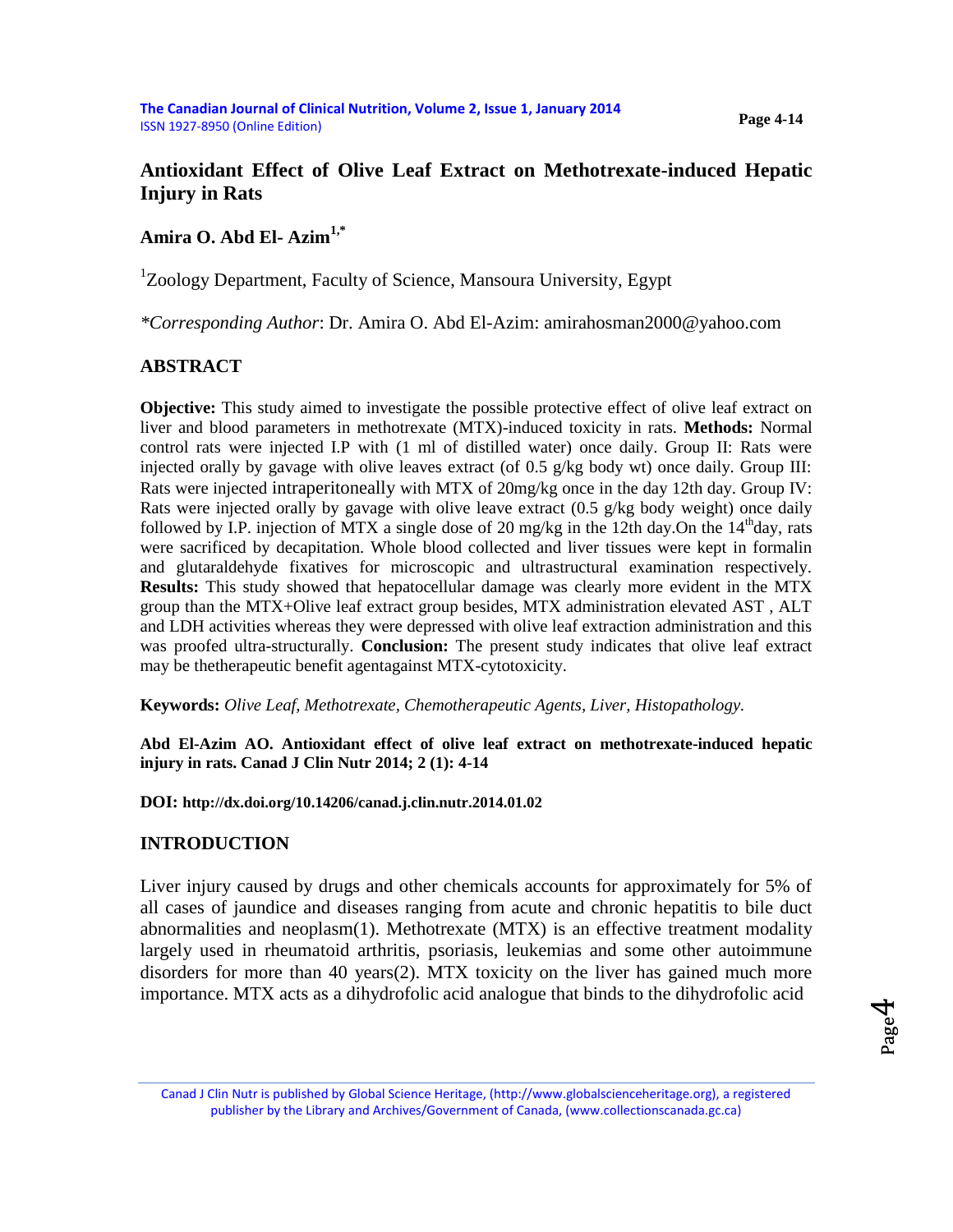reductase enzyme by inhibiting the synthesis of tetrahydrofolate, which is required for DNA synthesis. De novo inhibition of purine and pyrimidine synthesis leads to DNA defects, which results in apoptosis (3). Prolonged use of MTX leads to accumulation of polyglutamate forms of the drug in hepatocytes and eventually leads to hepatocyte necrosis (4).

The olive tree (*Oleaeuropaea*) is a traditional symbol of abundance, glory, and peace. The olive fruit, its oil, and the leaves of the olive tree have a rich history of nutritional, medicinal, and ceremonial uses (5). In addition to cereals, the olive is an important crop in the Mediterranean Basin, which produces 98% of the world total, approximately 11 million tons (6), and lends important economic and dietetic benefits to the people of that region (7).For this reason, interest in the potential health benefits of olive leaves has increased among scientists in various fields. Recently, antioxidant, hypoglycemic, antihypertensive, antimicrobial, and anti-atherosclerotic effects of olive leaves have been reported in various studies. In this article, some of these studies on the beneficial health effects of olive leaves are reviewed.

### **MATERIALS AND METHODS**

#### *Plant Extract Preparation*

Olive (*Oleaeuropaea*) leaves were collected from Al-Fayoum farms, Egypt. Leaves were washed, dried, and then homogenized. The powder was soaked in 80% ethanol (1:10; weight: volume) for seven days (8). The remaining extracts were concentrated, filtered then suspended in distilled water and administered orally through intra-gastric tubes in a dose of 0.5 g/kg body weight (9).

#### *Experimental Animals*

Forty adult male Sprague Dawley rats weighing (150-175g) were obtained from Medical Experimental Research Center (El-Mansoura, Egypt). Animals were housed in the animal facility of the Faculty of Science, El-Mansoura University, fed a standard diet and allowed free access to water. Rats were kept under standard conditions of temperature  $(21\pm0.5^{\circ}\text{C})$  and relative humidity  $(55\pm5)$  with 12-hours light/12-hours dark cycle. Animals were divided into 4 groups, each of 10 rats. Group I: Normal control rats were injected intraperitoneal (I.P.) with (1 ml of distilled water) once daily for 14 days. Group II: Normal rats were injected orally with olive leaves extract (of 0.5 g/kg body weight) once daily for 14 days. Group III: The rats were injected I.P with MTX single dose of 20 mg/kg once in the day  $12<sup>th</sup>$  day of the experiment (10). Group IV: The rats were injected orally with olive leaves extract a dose of (0.5 g/kg body weight) once daily for 14 days followed by I.P. injection of MTX a single dose of  $20$ mg/kg in the  $12<sup>th</sup>$ day of the experiment. On the fourteenth day, rats were sacrificed. Whole blood samples were collected and serum samples were obtained for biochemical tests.

Page L∩

Canad J Clin Nutr is published by Global Science Heritage, (http://www.globalscienceheritage.org), a registered publisher by the Library and Archives/Government of Canada, (www.collectionscanada.gc.ca)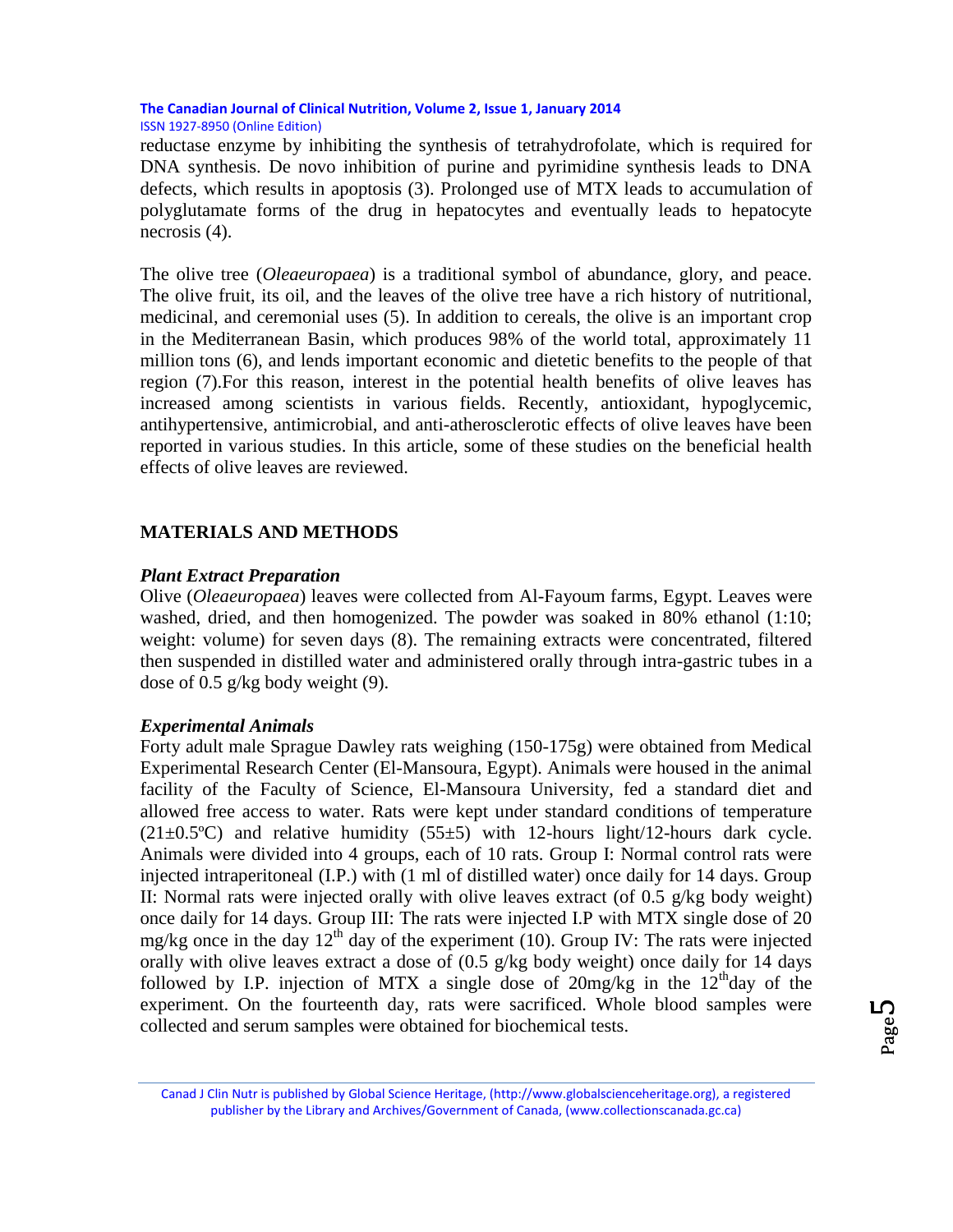All rat livers were dissected out, were kept in 10% neutral buffer formalin and processed to be stained with haematoxylin and eosin for microscopic examination (11). MTX was purchased from Sigma-Aldrich Co. (St.Louis, MO, USA). Liver tissues were fixed in glutaraldehyde fixative and prepared for ultrastructural examination with a Joel Electron Microscope (JAPAN) operating at 60 kV.

### *Biochemical Analyses*

Liver functions were assessed by measuring serum activities of alanine aminotransferase (ALT), aspartate aminotransferase (AST), and lactate dehydrogenase(LDH) (12).

### *Statistical Analysis*

Data were expressed as mean  $\pm$  standard deviation (SD). Comparisons were done using one-way ANOVA followed by Tukey-Kramer as post ANOVA test. Criterion for significance was chosen to be at *P*≤0.05.

### **RESULTS**

In biochemical observations, methotraxate treatment increased the serum activities of ALT, AST and LDH compared with the control saline and MTX-treated groups. OLE treatment following MTX significantly decreased the serum activities of ALT, AST and LDH compared to MTX treated rats (Table 1). It was observed that, AST, ALT and LDH levels were significantly higher in MTX treated group when compared with those of control group, while olive leaf extract reversed these parameters significantly.

As illustrated in figure 1; the histopathological observations of hepatic control, and olive leaves extract treated groups showed normal histology. They displayed normal hepatic lobule forming a network around a central vein. The sinusoids were narrow blood spaces with single layer of endothelial cells in addition to Kupffer cells. The hepatocytes were polyhedral with acidophilic cytoplasm and each hepatocyte had a round pale stained nucleus. In MTX treated group, liver sections had displayed numerous spots of inflammatory or necrotic cells. There was some lymphocytic infiltration. The sinusoidal spaces were widened and contained activated Kupffer cells. There were also mild fatty changes in hepatocytes and sinusoidal lining cells. Moreover, the normal structural organization of the hepatic lobules was impaired and the characteristic cord-like arrangement of the normal liver cells was lost. In case of animals group that received olive leaves extract and were intraperitoneally injected with MTX, there was a great degree of improvement appeared in the reduction of hepatocytes degeneration as well as sinusoidal dilatation, and reduction of lymphocytic infiltration. However, Kupffer cells still active. There was less fatty degeneration. Pyknosis and apoptosis were the main nuclear changes observed in this group.

Canad J Clin Nutr is published by Global Science Heritage, (http://www.globalscienceheritage.org), a registered publisher by the Library and Archives/Government of Canada, (www.collectionscanada.gc.ca)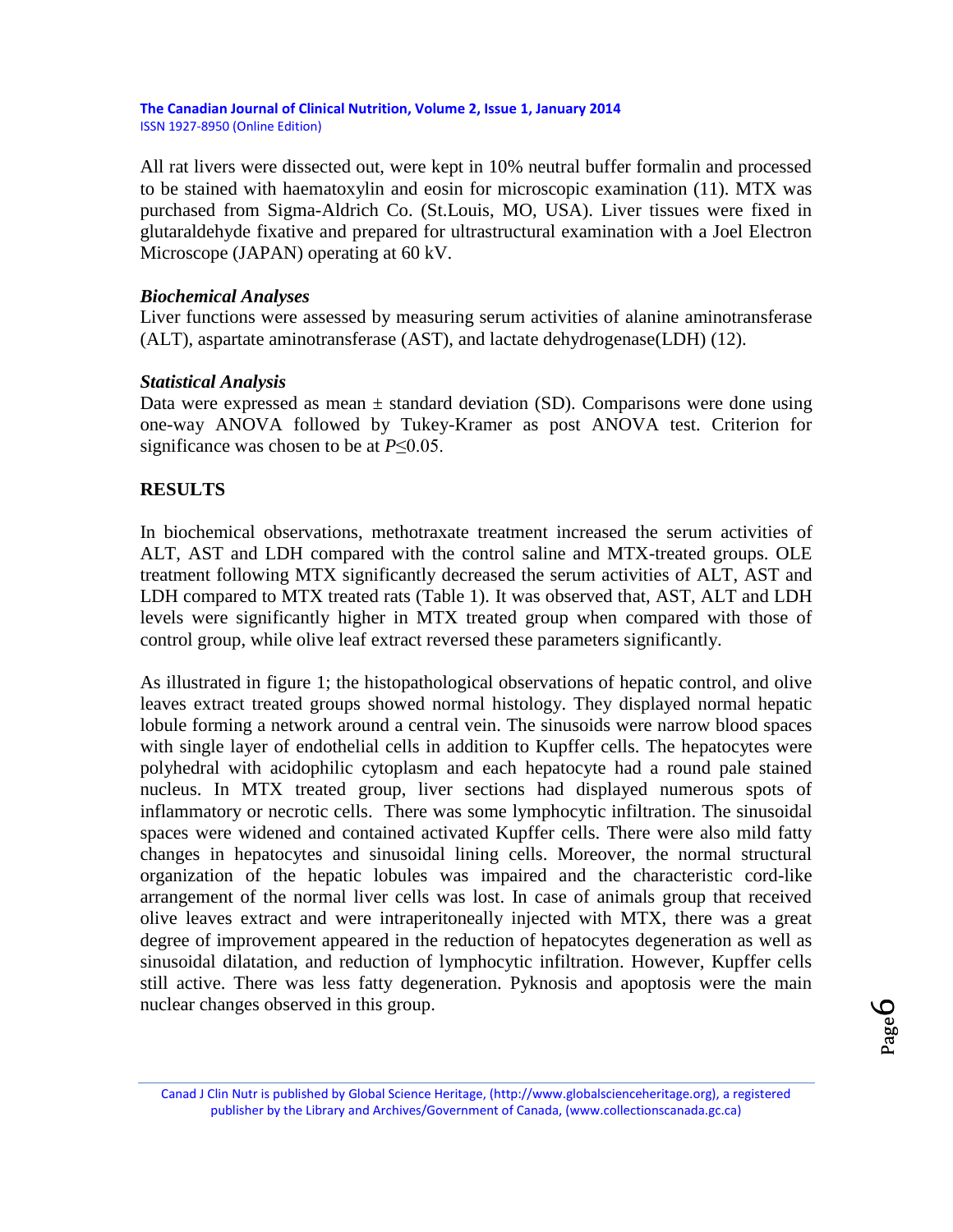Ultrastructural examinations of the control group revealed that, the nucleus of the hepatocyte was large, spherical and centrally located. Electron dense heterochromatin was scattered inside the nuclei and found also in the periphery of the nuclear envelope. (Fig. 2a).The cytoplasm showed a granular appearance. There were numerous mitochondrial profiles. The mitochondrial matrix was electron–dense. Also, there were profiles of rough endoplasmic reticulum between the mitochondria (Figs. 2a, 2b). The later structure carried ribosomes. Also ribosomes can be seen free in the cytosol. The bile canaliculi were wide with microvilli which is called space of Disse. Kupffer cells were macrophages linning the sinusoids with endothelial cells (Fig. 2b).

In case of olive leaf extract treated rats the structure of the hepatic cells, bile canaliculi and blood sinusoids were found to be quite normal as those of the control groups (Figs. 2c, 2d).In MTX treated rates most of the nuclei showed features of chromatinolysis as shown in (Fig. 2e). In other instances, pyknotic nuclei were observed (Fig.2e). Moreover, large fat droplets were obviously seen in most cells. The activated Kupffer cells also found (Figs. 2e, 2f).Cell junctions were rarely found, and moreover, the bile canaliculi were also very narrow and lost its microvilli (Fig.2f). The ultrastructural micrographs for the liver tissue of MTX and olive leaves extract group showed an improvement of the hepatic cells. The nuclei were found to be more or less similar to those of control groups (Fig.2h). The rough and smooth endoplasmic reticulum were found to be as those of control profiles.

The bile canaliculi increased in size. However, its microvilli were not formed and the tight junctions between bile canaliculi and intercellular space still incompletely formed. However, in other instances these structures had characteristic feature of the MTX treated animals. The space of Disse still unformed, the endothelial cells were found to contain numerous vacuoles and the Kupffer cells still large and active (fig.2j).

# **DISCUSSION**

Although most of the cancer chemotherapeuticdrugs are mutagenic and carcinogenic agents (13), they are extensively used for the treatment of various types of cancers, as at times they cure the disease or at least increase the life expectancy of cancer patients (14). It is quite possible that advanced effect of food uptake in cancer chemotherapy as it may modulate the genotoxicity of anti-cancer drugs which may reduce the chances of developing secondary tumors in cancer patients. MTX is an anti-metabolite drug used against a broad range of neoplastic disorders. It is a structural analogue of folic acid and hence interferes with the synthesis of nucleic acids (15). MTX also causes deficiency of folates by interfering in the folate metabolism.

Canad J Clin Nutr is published by Global Science Heritage, (http://www.globalscienceheritage.org), a registered publisher by the Library and Archives/Government of Canada, (www.collectionscanada.gc.ca)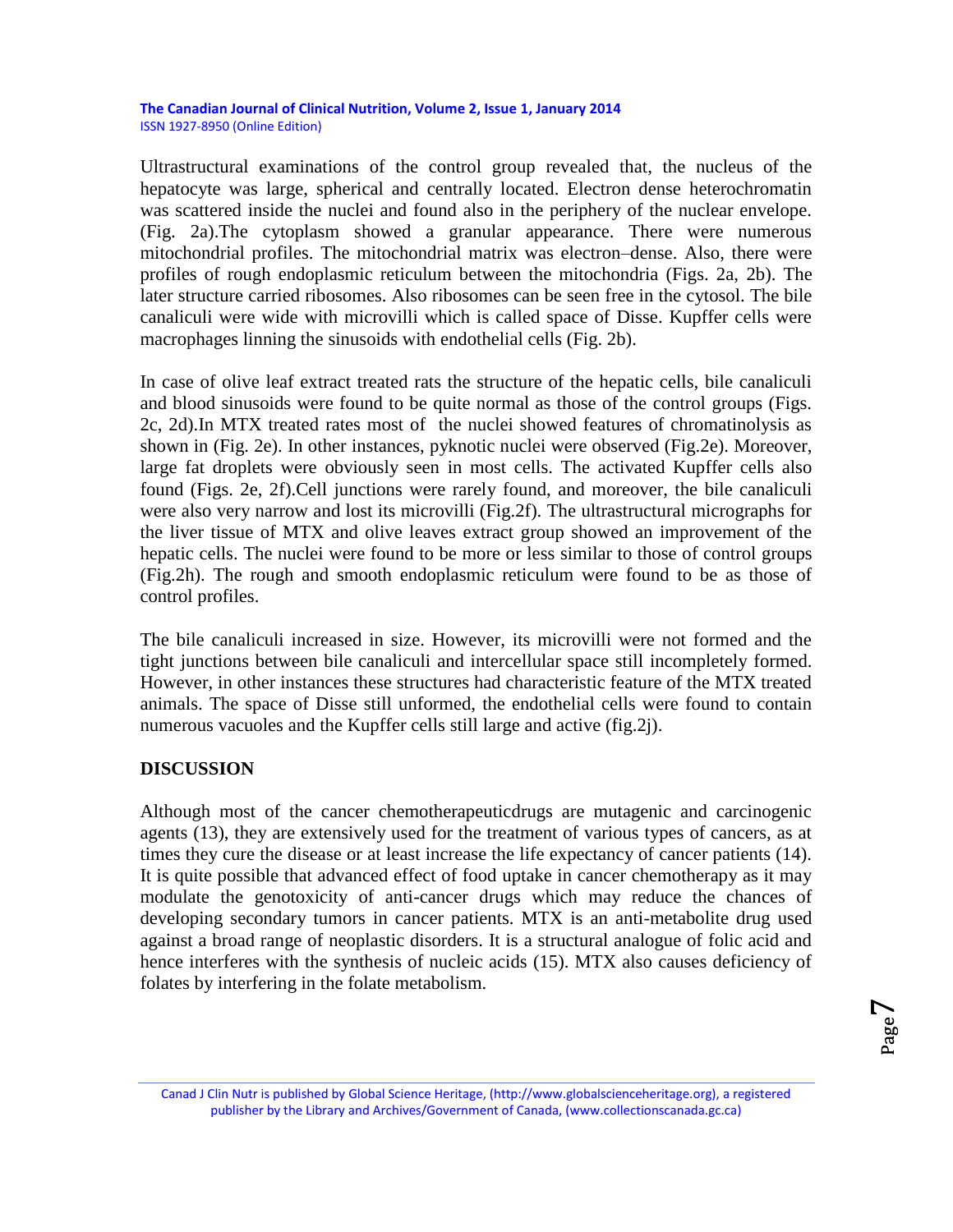Hepatotoxicity usually develops after the use of more than  $1.5-2.5$  g of MTX but can also occur at an earlier stage at lower doses. In this study, a single dose of 20 mg/kg MTX was used to induce toxic effects on the liver tissue since higher doses of the drug might have resulted in severe systemic toxicity and early death of animals from other reasons such as acute gastrointestinal injury and bone marrow toxicity. As a result, histopathologically MTX toxicity was determined by focal necrosis areas multiple hepatocyte loss (16). This dose, which allowed the animals to survive with MTX toxicity, also enabled us to witness the preventive effect of olive leaf extract on MTX injury.

The conversion of MTX to its major extracellular metabolite, 7-hydoxymethotrexate, is taking place in the liver (17). MTX is stored inside the cells in a polyglutamated form (18). Long term drug administration can cause accumulation of MTX polyglutamates and decreased folate levels (19) that is considered as a mechanism for MTX hepatotoxicity (4,20). MTX provoked notable elevation in serum activities of ALT, AST and LDH, reflecting impaired liver function. The increase in ALT, AST and LDH is in harmony with previous report (21). ALT is a cytosolic enzyme of the hepatocyte and an increase in its activity in serum reflects a leakage in plasma membrane permeability, which in turn, is associated with cell death. ALT is considered to be one of the best indicators of liver necrosis (22). ALT and AST are the major critical enzymes in the biological processes. They are involved in the breakdown of amino acids into a-ketoacid, which is routed for complete metabolism through the Krebs cycle and electron transport chain (23).

As shown by microscopic evaluation MTX treated animals' livers showed hepatocellular lesions in rats as indicated by necrotic foci, hepatocellular degeneration, and impaired structural organization of the hepatic lobules in the nodule-like structure. It induced marked apoptotic bodies which were seen as acidophilic bodies. Additionally, fatty changes in hepatocytes and sinusoidal lining cells, mild necrosis and inflammation, lobular disarray as well as mild dilatation of central lobular sinusoid were observed, these were in consistence with (24, 25).In the present study, these findings reflect the toxicity and carcinogenicity of MTX to the liver tissue and they are in accordance to the findings of many other investigators. Moreover, Leucocytic inflammatory infiltration was observed in liver of MTX treated rats in the present study. These leucocyticinfiltration were considered as a prominent response of the body tissue facing any injurious impacts.In the present ultrastructural investigation of MTX treated animals there was a destruction or loss of microvilli in bile canaliculi and space of Disse and destruction of endothelial cell and a decrease in the number of microvilli in both bile canaliculi and space of (26).The presence of fat droplets represents an injurious response of the hepatocytes for the injection with MTX and this is in parallel to the previous studies. Liver injury cause the accumulation of fat in parenchymal cells and the accumulated lipid are of triglyceride type (27).

Page  $\infty$ 

Canad J Clin Nutr is published by Global Science Heritage, (http://www.globalscienceheritage.org), a registered publisher by the Library and Archives/Government of Canada, (www.collectionscanada.gc.ca)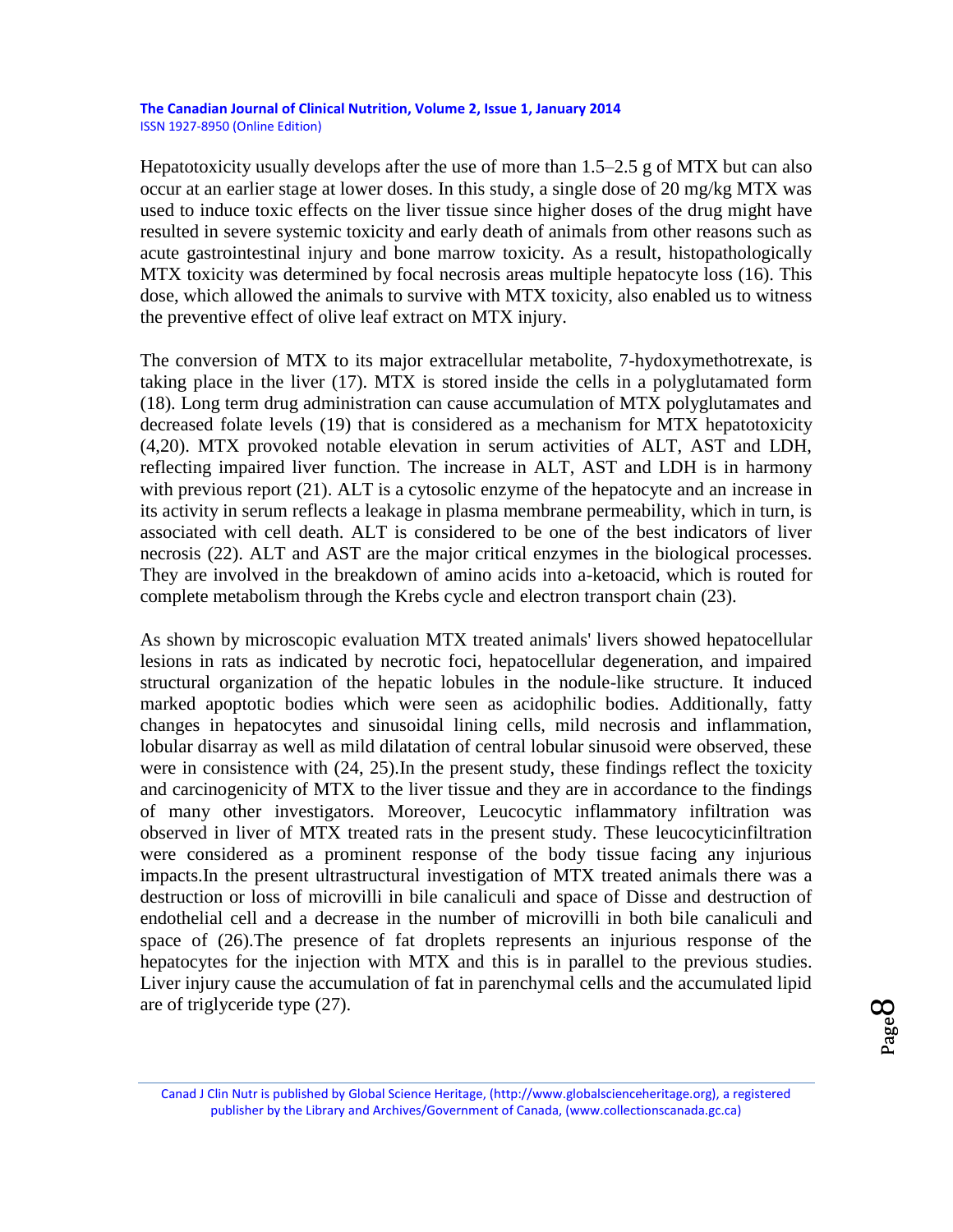The triglyceride accumulation can be thought as a result of an imbalance between the rate of the synthesis and the rate of the release by parenchymal cells into the systemic circulation. Olive leaf extract treatment to MTX group improved hepatocytes and decreased the activation of Kupffer cells of the liver. Olive leaf extracts are primarily consumed as natural inhibitors of replication of many pathogens. Their potent bioactively low toxicity has rendered them useful ingredients in complementary alternative medical and nutritional supplements.Moreover, olive-leaf extract showed synergistic behavior with its contents of oleuropein and active polyphenols. Prevention of free radical formation by oleuropein may be due to its ability to chelate metal ions, such as copper and iron, which catalyze free radical generation reactions (28), without affecting the cyclo-oxygenase pathway. In addition, it was found that olive leaf extract was capable of preventing the generation of reactive oxygen species by intact leukocytes, without evidence of toxicity (29).

# **CONCLUSION**

In conclusion, the present study suggested that olive leaf extract treatment exerted a protective effect against this oxidative injury not only biochemically, but also histopathologically, suggesting that the tissue damage induced by MTX could be effectively prevented by olive leaf extract.

# **REFERENCES**

- 1. Friis H, Andreasen PB. Drug-induced hepatic injury: an analysis of 1100 cases reported to the Danish Committee on Adverse Drug Reactions between 1978 and 1987. Journal of Internal Medicine 1992; 232(2):133-138.
- 2. Naldi L, Griffiths CE. Traditional therapies in the management of moderate to severe chronic plaque psoriasis: an assessment of the benefits and risks. The British Journal of Dermatology 2005; 152(4):597-615.
- 3. Tsurusawa M, Saeki K, Fujimoto T. Differential induction of apoptosis on human lymphoblastic leukemia Nalm-6 and Molt-4 cells by various antitumor drugs. International journal of hematology. 1997; 66(1):79-88.
- 4. Kamen BA, Nylen PA, Camitta BM, Bertino JR. Methotrexate accumulation and folate depletion in cells as a possible mechanism of chronic toxicity to the drug. British Journal of Hematology 1981; 49(3):355-360.
- 5. Lefebvre J, Callaghan F, Katz MJ, Sonier JE, Leznoff DB. A new basic motif in cyanometallate coordination polymers: structure and magnetic behavior of M(mu-OH2)2[Au(CN)2]2 (M=Cu, Ni). Chemistry 2006; 12(26):6748-6761.

Canad J Clin Nutr is published by Global Science Heritage, (http://www.globalscienceheritage.org), a registered publisher by the Library and Archives/Government of Canada, (www.collectionscanada.gc.ca)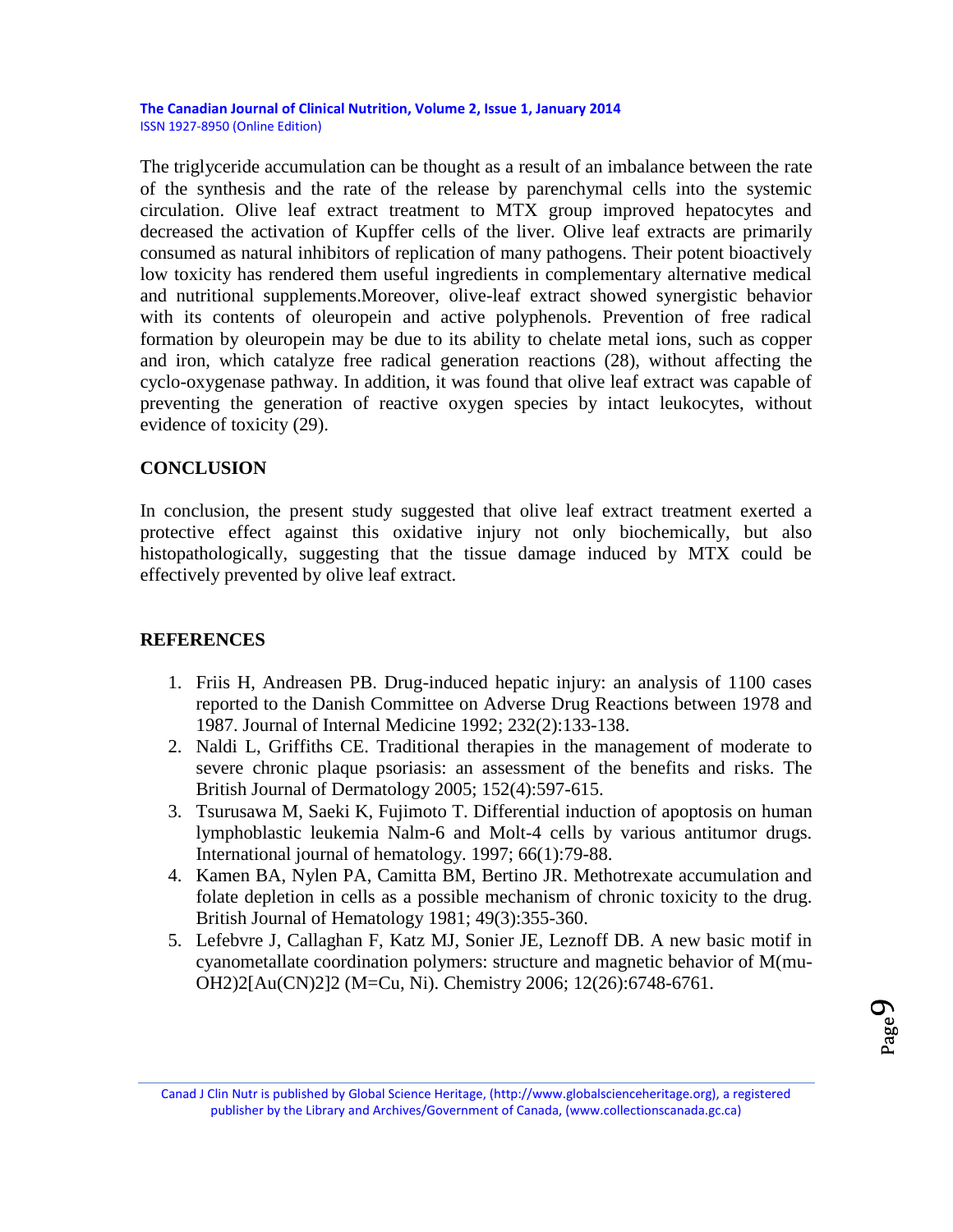- 6. Boutrif E. FAO programmes for prevention, regulation, and control of mycotoxins in food. Natural Toxins 1995; 3(4):322-326.
- 7. Japon-Lujan R, Luque-Rodriguez JM, Luque de Castro MD. Dynamic ultrasoundassisted extraction of oleuropein and related biophenols from olive leaves. Journal of Chromatography A 2006; 1108(1):76-82.
- 8. Abaza L, Talorete TP, Yamada P, Kurita Y, Zarrouk M, Isoda H. Induction of growth inhibition and differentiation of human leukemia HL-60 cells by a Tunisian gerboui olive leaf extract. Bioscience, Biotechnology, and Biochemistry 2007; 71(5):1306-1312.
- 9. Eidi A, Eidi M, DarziR. Antidiabetic effect of *OleaEuropaeaL*in normal and diabetic rats. Phytotherapy Research: PTR 2009; 23(3):347-350.
- 10. Vardi N, Parlakpinar H, Ates B, Cetin A, Otlu A. Antiapoptotic and antioxidant effects of beta-carotene against methotrexate-induced testicular injury. Fertility and Sterility 2009; 92(6):2028-2033.
- 11. Weesner FM. General zoological microtechniques. Baltimore: Williams & Wilkins; 1960, page 230.
- 12. Reitman S, Frankel S. A colorimetric method for the determination of serum glutamic oxalacetic and glutamic pyruvic transaminases. American Journal of Clinical Pathology 1957; 28(1):56-63.
- 13. IARC monographs on the evaluation of carcinogenic risks to humans. Solar and ultraviolet radiation. IARC monographs on the evaluation of carcinogenic risks to humans / World Health Organization, International Agency for Research on Cancer 1992; 55:1-316.
- 14. Choudhury RC, Ghosh SK, Palo AK. Cytogenetic toxicity of methotrexate in mouse bone marrow. Environmental Toxicology and Pharmacology 2000; 8(3):191-196.
- 15. Ortiz Z, Shea B, Suarez-Almazor ME, Moher D, Wells GA, Tugwell P. The efficacy of folic acid and folinic acid in reducing methotrexate gastrointestinal toxicity in rheumatoid arthritis. A metaanalysis of randomized controlled trials. The Journal of Rheumatology 1998; 25(1):36-43.
- 16. Hall PD, Jenner MA, Ahern MJ. Hepatotoxicity in a rat model caused by orally administered methotrexate. Hepatology 1991; 14(5):906-910.
- 17. Chladek J,Martinkova J, Sispera L. An *in-vitro* study on methotrexate hydroxylation in rat and human liver. Physiological Research / Academia ScientiarumBohemoslovaca 1997; 46(5):371-379.
- 18. Galivan J, Nimec Z, Balinska M. Regulation of methotrexate polyglutamate accumulation *in-vitro*: effects of cellular folate content. Biochemical Pharmacology 1983; 32(21):3244-3247.

Canad J Clin Nutr is published by Global Science Heritage, (http://www.globalscienceheritage.org), a registered publisher by the Library and Archives/Government of Canada, (www.collectionscanada.gc.ca)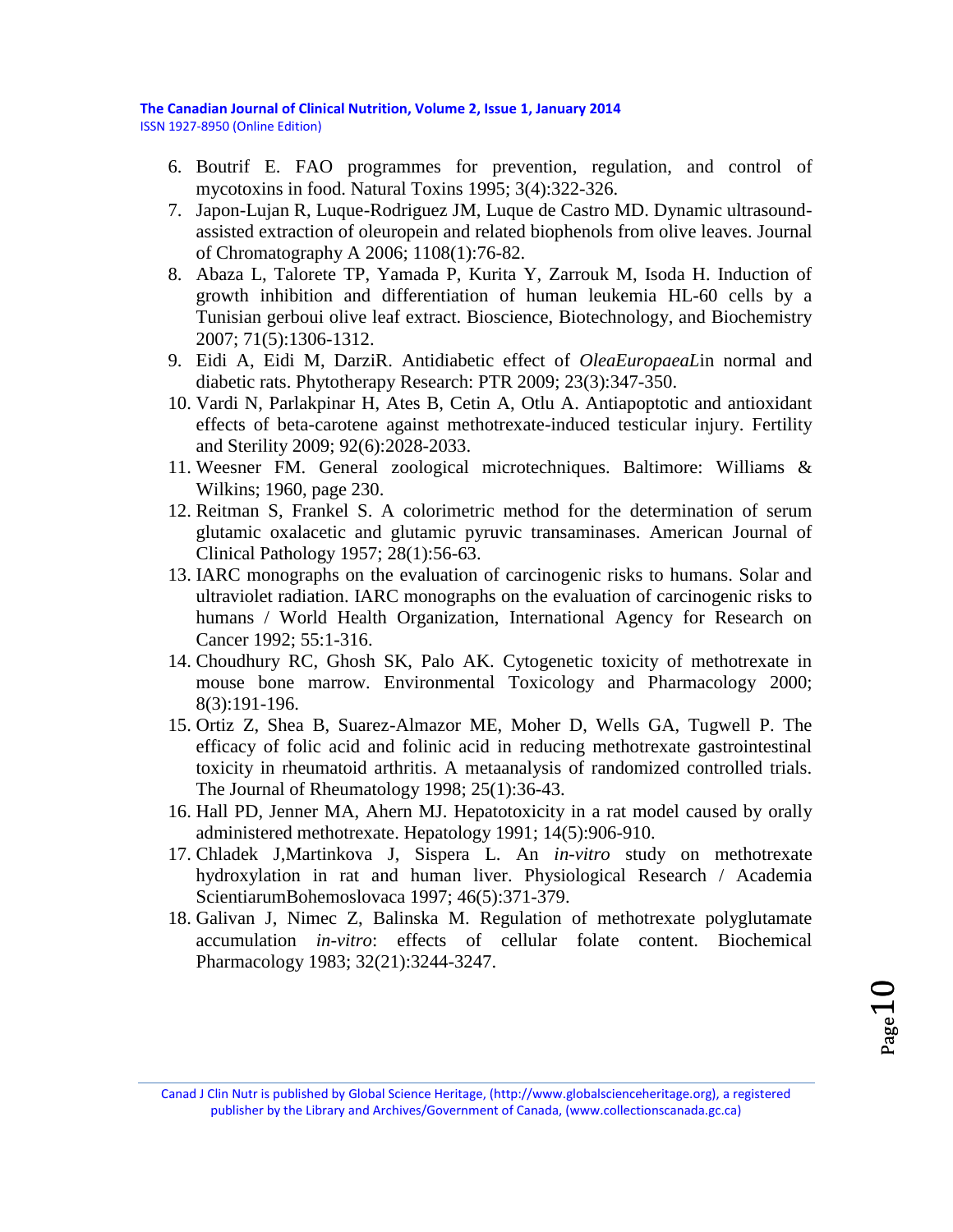**The Canadian Journal of Clinical Nutrition, Volume 2, Issue 1, January 2014**

ISSN 1927-8950 (Online Edition)

- 19. Prey S, Paul C. Effect of folic or folinic acid supplementation on methotrexateassociated safety and efficacy in inflammatory disease: a systematic review. The British Journal of Dermatology 2009; 160(3):622-628.
- 20. Kremer JM, Galivan J, Streckfuss A, Kamen B. Methotrexate metabolism analysis in blood and liver of rheumatoid arthritis patients. Association with hepatic folate deficiency and formation of polyglutamates. Arthritis and Rheumatism 1986; 29(7):832-835.
- 21. Fu Y, Zheng S, Lin J, Ryerse J, Chen A. Curcumin protects the rat liver from CCl4-caused injury and fibrogenesis by attenuating oxidative stress and suppressing inflammation. Molecular Pharmacology 2008; 73(2):399-409.
- 22. Gralnek IM, Hays RD, Kilbourne A, Rosen HR, Keeffe EB, Artinian L. Development and evaluation of the liver disease quality of life instrument in persons with advanced, chronic liver disease-the LDQOL 1.0. The American Journal of Gastroenterology 2000; 95(12):3552-3565.
- 23. Maiti R, Jana D, Das UK, Ghosh D. Antidiabetic effect of aqueous extract of seed of Tamarindusindica in streptozotocin-induced diabetic rats. Journal of Ethnopharmacology 2004; 92(1):85-91.
- 24. Hemeida RA, Mohafez OM. Curcumin attenuates methotraxate-induced hepatic oxidative damage in rats. Journal of the Egyptian National Cancer Institute. 2008; 20(2):141-148.
- 25. Tunali-Akbay T, Sehirli O, Ercan F, Sener G. Resveratrol protects against methotrexate-induced hepatic injury in rats. Journal of Pharmacy and Pharmaceutical Sciences 2010; 13(2):303-310.
- 26. Reynolds ES. Liver parenchymal cell injury. Initial alterations of the cell following poisoning with carbon tetrachloride. The Journal of Cell Biology 1963; 19:139-157.
- 27. Scales MD, Timbrell JA. Studies on hydrazine hepatotoxicity. Journal of Toxicology and Environmental Health 1982; 10(6):941-953.
- 28. Andrikopoulos NK, Kaliora AC, Assimopoulou AN, Papageorgiou VP. Inhibitory activity of minor polyphenolic and nonpolyphenolic constituents of olive oil against *in-vitro* low-density lipoprotein oxidation. Journal of Medicinal Food 2002; 5(1):1-7.
- 29. Visioli F, Poli A, Gall C. Antioxidant and other biological activities of phenols from olives and olive oil. Medicinal Research Reviews 2002; 22(1):65-75.

Canad J Clin Nutr is published by Global Science Heritage, (http://www.globalscienceheritage.org), a registered publisher by the Library and Archives/Government of Canada, (www.collectionscanada.gc.ca)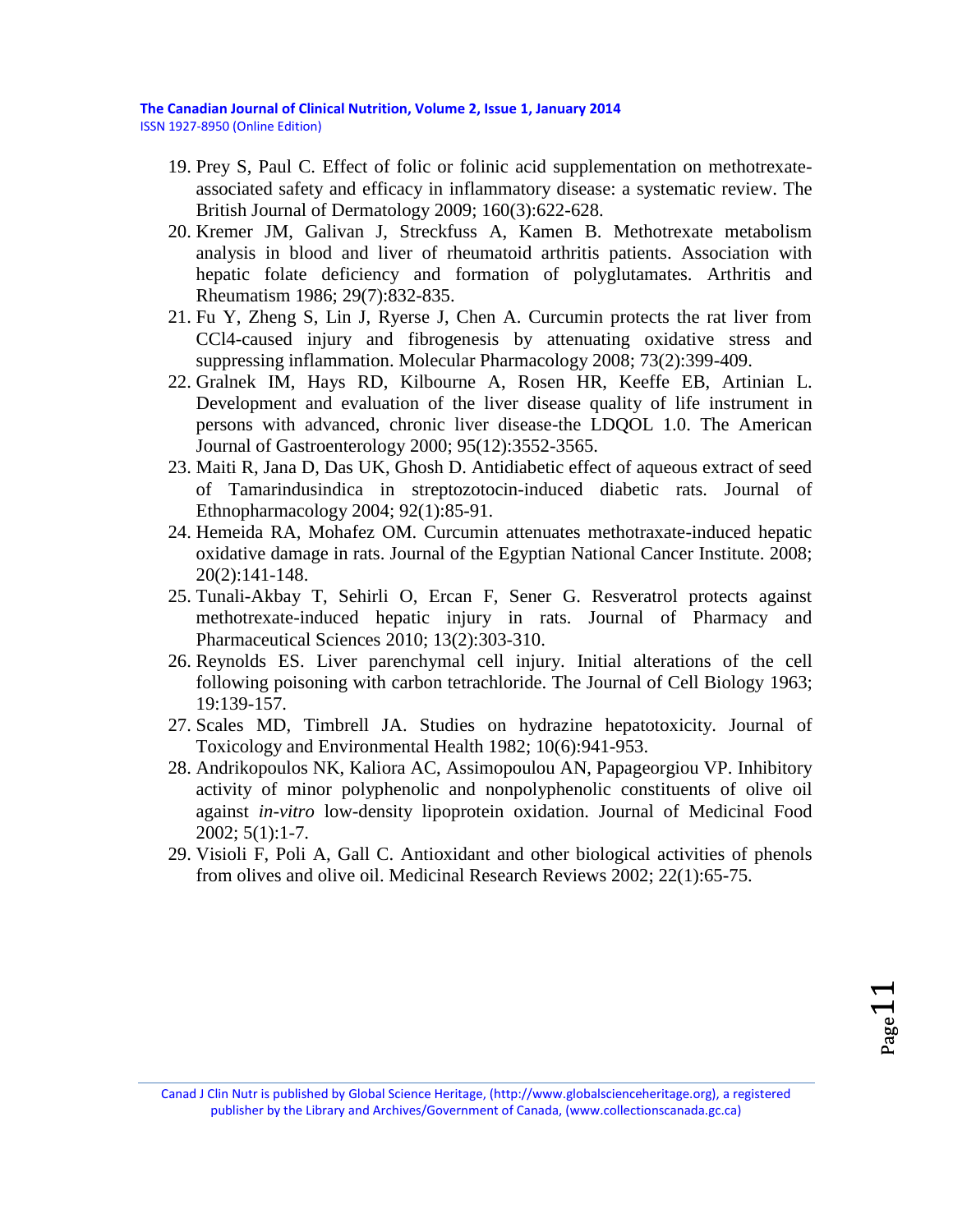**Table 1:** Impact of Olive leaf extract on the serum levels of ALT, AST and LDH in MTX-treated rats.

|            | AST (U/L)                      | ALT(U/L)                       | LDH (U/L)                      |
|------------|--------------------------------|--------------------------------|--------------------------------|
| Control    | $81.83 \pm 0.54$               | $271.17 \pm 5.62$              | $1683.17\pm0.79$               |
| <b>OLE</b> | $82.67 \pm 0.76$               | $270.33 \pm 0.76$              | $1686.67\pm0.8$                |
| <b>MTX</b> | $270.67 \pm 0.83$ <sup>+</sup> | $590.17 \pm 1.08$ <sup>+</sup> | $4824.5 \pm 1.58$ <sup>+</sup> |
| MTX+OLE    | $130.67 \pm 0.95$ <sup>*</sup> | $316.33 \pm 1.02$ <sup>*</sup> | $2764.5 \pm 1.5$ <sup>*</sup>  |

Alanine Aminotransferase (ALT), Aspartate Aminotransferase (AST), Lactate Dehydrogenase (LDH), Olive Leaf Extract (OLE) and Methotrexate (MTX). Resultsare the mean± standard error of six independent replicates. Significant higher than control group, \*Significantly lower than MTX+OLE treated group, *P*<0.05.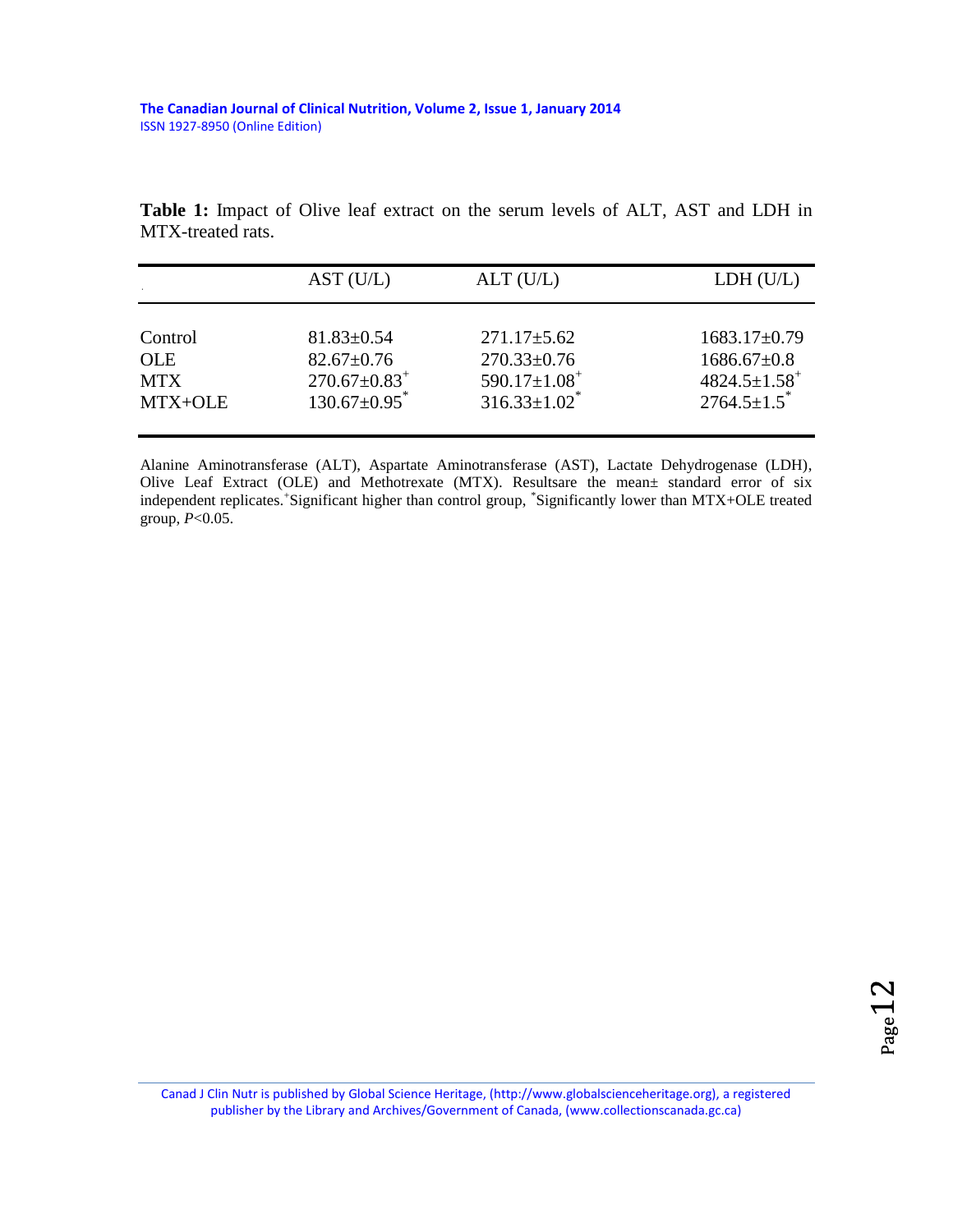

Figure 1: Photomicrograph of histologic sections of liver.(a-b) Control group shows normal hepatic architecture X 200.(c) OLE group showing normal hepatic triad X 200.(d-f) MTX treated group showing impaired hepatic structure with fatty degeneration X 200, X 200, X 400 respectively. (g-h) OLE+MTX treated group displaying amelioration of hepatic structure with less fatty degeneration X 400, X 200 respectively. HC, hepatocyte; KCKupfer cell; BS,blood sinusoid; EN,endothelial; PV,portal vein; BD,bile duct; HA, hepatic artery; PN,pyknotic nucleus; LI, lymphocytic infiltration; HN,hepaticnecrosis;arrows,apoptotic areas ; arrowhead ,pyknosis.

Canad J Clin Nutr is published by Global Science Heritage, (http://www.globalscienceheritage.org), a registered publisher by the Library and Archives/Government of Canada, (www.collectionscanada.gc.ca)